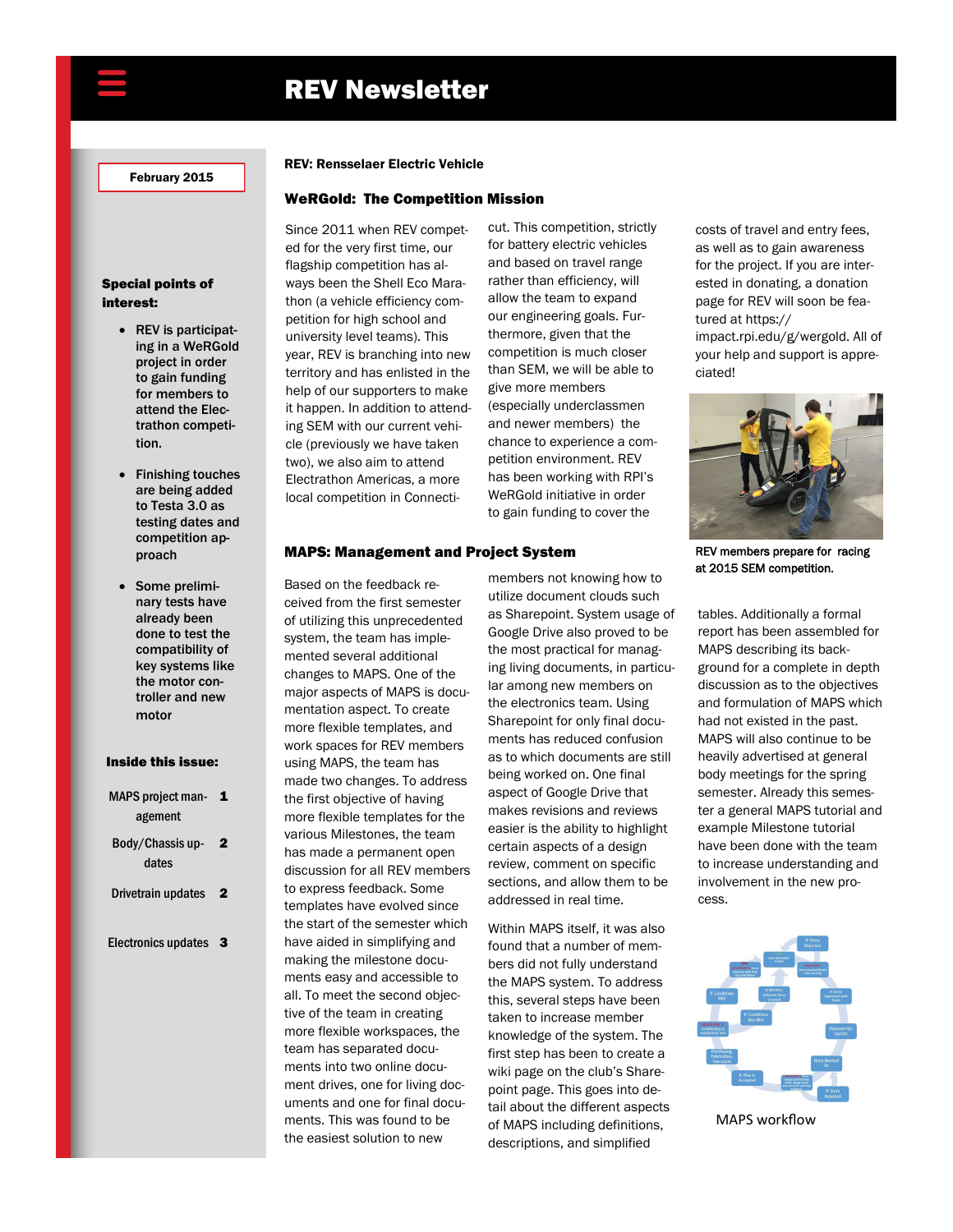

A REV member tests the new seat design.





Motor shaft geometry.

## Body/Chassis Team

. The Body Chassis team has been working tirelessly to complete their projects. The rear hatch and the replacement lower body mounts of Testa 3.0 that were designed last semester were completed and passed testing easily. Their other projects are well under way as the entire team works toward completing the functional tests to be able to go to competition. One of these is bulkhead of the car, which is to separate the driver from the operational parts of the vehicle, like the motor and the electronics. This crucial element has been fabricated and installed, with sealing of the bulkhead to prevent

air travel between the two spaces coming in the next few weeks. The new seat design has had some issues, but are being resolved to create a more robust design to support the driver. In addition to these projects, they are also working on selecting and installing gas springs to hold up the door, and replacing the remainder of the mounts between the body pieces and the chassis using the same system of butterfly latches that was used for the hatch. Once these projects are completed, the vehicle will be race ready!



Butterfly latches on back access hatch of Tetsta 3.0

### Drivetrain Team

The Drivetrain system members have been hard at work over the course of the Fall semester. Though many members are new to the club, everyone has shown great initiative in addressing the system's various projects. In terms of the new rear wheel for Testa, the team has obtained the required parts – namely the wheel, axle and sprocket – and is ready to assemble and install it to the chassis. The rear wheel project also involved the fabrication of a sprocket adapter piece, intended to allow the motor to accept an appropriate 9 tooth sprocket necessary to provide sufficient torque to the wheel.

However, after obtaining the motor, it was clear that the actual geometry of the motor shaft differed greatly with what was assumed. This is due to communication errors with the supplier. A new sprocket adapter design was created to fit this shaft, and has been manufactured.

Several manufacturing issues presented themselves over the course of this project. Firstly, the threaded portion of the sprocket adapter required a left -handed tap in order to mesh with the motor shaft, which required special parts to be acquired. The team also inadvertently broke one of its taps attempting to tap the steel piece. Finally, the team made some mistakes in several of its measurements, leading to several manufacturing delays. At this point, the piece is nearly complete, and requires only the drilling of two clearance holes to allow set screws to pass through the sprocket and adapter and butt against the motor shaft.

Once this is completed, Testa's improved rear brake mount will be installed, which has been machined and is ready to be fit



Motor mount design.

onto the rear wheel brake rotor.

Drivetrain has finished designing a motor mount for the new motor, and has nearly completed manufacturing. The design for this piece can be seen above. Rather than using water jet cutting to create the central slots, a simple milling operation was performed instead. All that is left to complete is to bolt the piece onto the chassis and attach the motor to it.

The Drivetrain team was also assigned to standardize the parts and tools used on REV's cars and to make manufacturing faster and easier.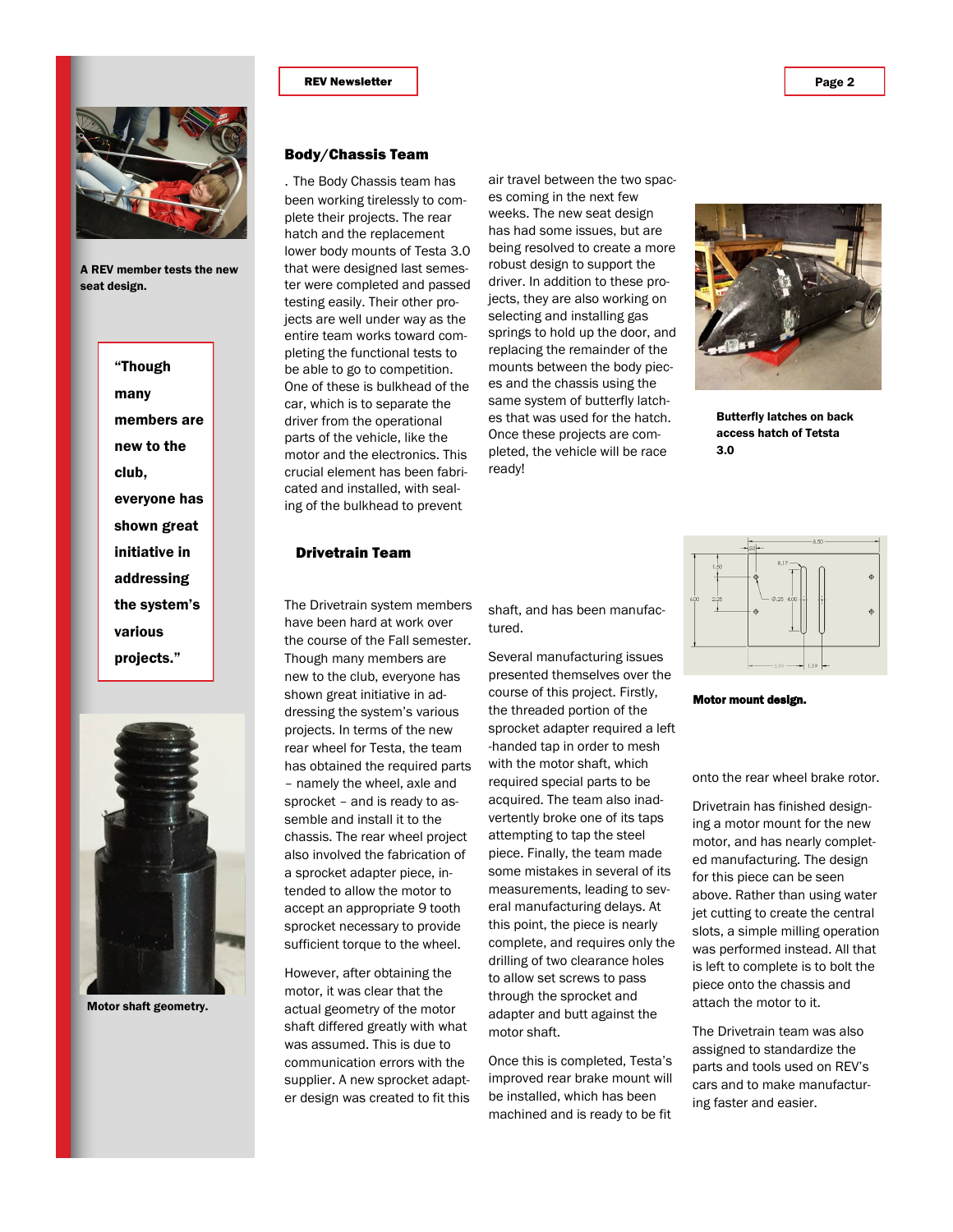Page 3

 In order to do so, the other subsystems have been surveyed so that a consensus can be made on the dimensions of parts used, such as the grade of bolts. Bulk orders are at this point prepared to be made, so that obtaining these common parts is also easier. In addition, organizational tools such as drill charts will be made more readily visible.

Finally, the Drivetrain team has taken it upon themselves to revitalize the machine tools left in the shop, such as the drill press and defunct band saw. A diagnostic investigation was performed to determine the state of both pieces of equipment and the fixes necessary to bring them back into working order.

### Electronics Team

The end of the 2015 Fall semester involved much work on the new motor controller design. This is one of the most critical parts which will allow the driver to vary the speed of the vehicle. The motor controller design has been under development since the middle of the Fall semester to ensure its accuracy and probability of succeeding under the strenuous conditions put on it by the motor. One of the first things to keep in mind was the trace widths of the paths on the PCB. Previous versions of motor controllers had burnt-out traces since they were not ready to handle the inrush current of the motor. Additionally, the MOSFETs used to turn the motor on and off were not cooled in any way. Thus the new motor controller has large trace widths which will be widened by applying a layer of solder and plenty of room for heat sinks to cool off the MOSFETs. While part of the electronics team

Luckily, aside from large amounts of internal and external cleaning to remove blockages and residue, both machines required only some replacement parts. The team has designated the parts necessary to be ordered and is communication with Bill Mielke to ensure that proper protocol is enacted to operate the machines safely.



New potential battery.



Motor Controller PCB.

dealt with that issue, some of the others looked into the digital logic of the design. To simplify things, an ATmega328 processor was chosen to take the inputs of the driver and output a variable speed to the motor by turning the MOSFETs on and off. While this was already the plan, a new addition by the team was to add a MOSFET driver to increase the switching speed of the MOSFETs. This reduces the wasted heat dissipation and ensures the MOSFET does not fail from harmful overheating. The team hopes to receive, assemble, and test the motor controller by the end of February. While manufacturing occurs, the case that will keep debris from damaging the circuitry is under experiment as the team practices different techniques for making a clear, strong, and lightweight design.

The second big project starting the end of Fall 2015 and con-

tinuing into early 2016 is the addition of temperature sensors to the battery as required by race officials. The battery must be able to sense dangerous conditions like over-voltage and over-current. While most of those parameters are commonly looked after by most battery management systems (BMS), no current batteries owned by REV have temperature sensors. After asking race officials, it was determined that the team could either find a new battery that also senses temperature or add temperature sensors to an existing battery. Currently the team is exploring both options as it would allow the team to have a good main battery and a back-up battery. Adding temperature sensors would require a logical placement of the sensors on the battery and a logic circuit that would interpret data from the sensors but would be significantly cheaper than buying a new one.

"...projects are well under way as the entire team works toward completing the functional tests to be able to go to competition."

However, a new purchase would mean additional features compared to the old battery like a longer run-time and no need to add temperature sensors. Both designs will be reviewed further before ultimately making the decision to choose one method or do both. Before the end of February the installation of the motor, motor controller, and battery into the vehicle will be completed, at which point the system can be tested to accurately and safely move the car forward at variable speeds.